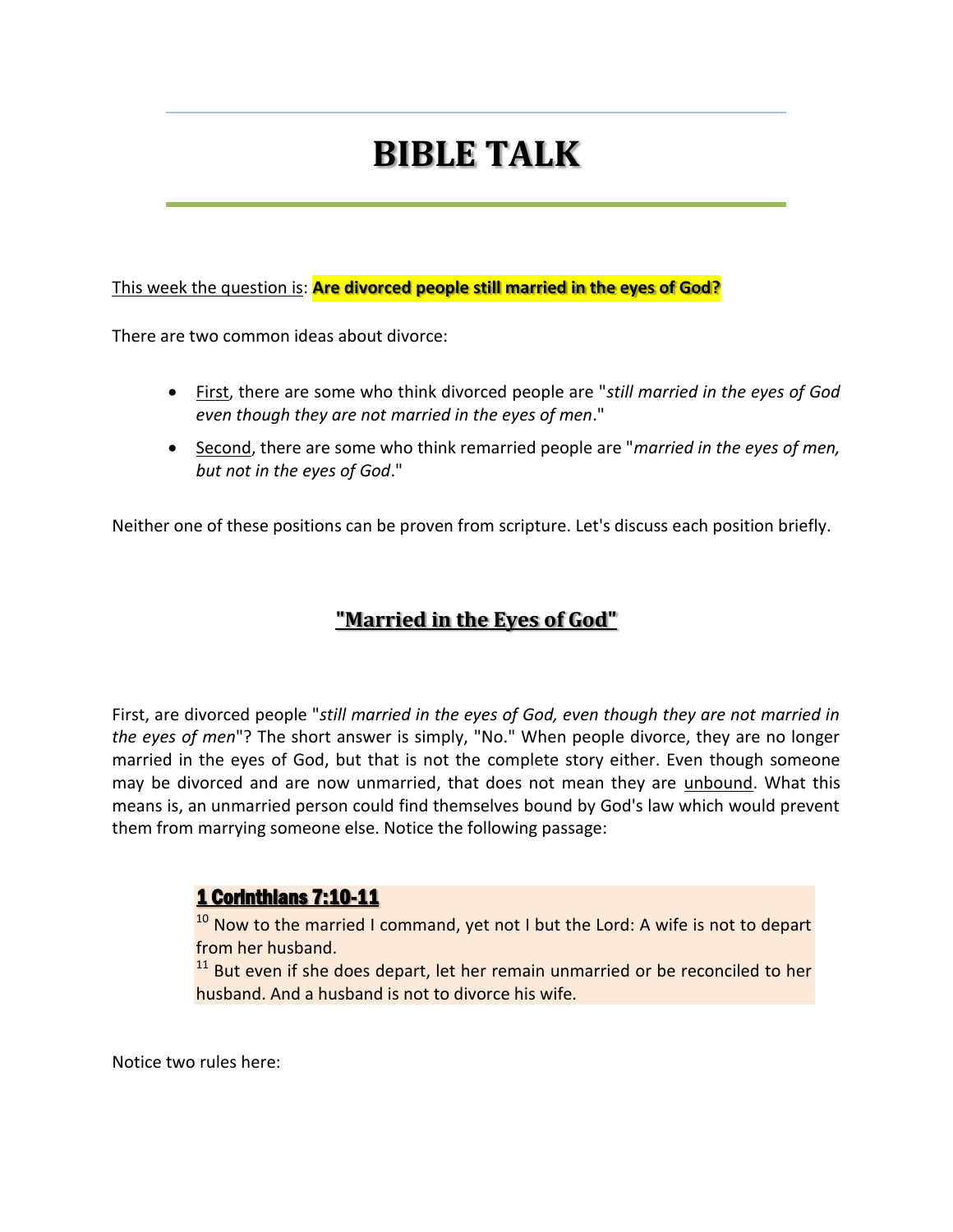**Rule #1**: **The wife is not to "depart from" her husband**. This word depart means divorce. (The word "depart" is translated from the same Greek word which means "put asunder" or "separate" in Mt 19:6). In other words, Rule #1 is saying it is sinful for a wife to divorce her husband if he is being faithful to his wife.

If the husband is not being faithful to his wife, Mt 19:9 says she may divorce him and remarry someone else who will be faithful.

But if the husband is being faithful … if he's not cheating on his wife … she may not divorce him.

#### **Rule #2**: **If the wife sins and does not obey the first rule, she is to remain unmarried or be reconciled to the husband she divorced**.

For sake of emphasis, let me remind you the passage commanded the wife not to divorce a faithful husband. It is a sin for a wife to break her wedding vows and divorce a faithful husband.

Notice the word "unmarried." If the wife divorces her husband, she is *not* "still married in the eyes of God." No, God said she was unmarried. Yet even though she is unmarried, she is still bound by God's law. God's law says she is not free to remarry someone else.

- If the husband has died, the wife is to remain unmarried for the rest of her life. She broke her wedding vows and is commanded here to remain unmarried. She is still bound by God's rules.
- If the husband is still alive, the wife is to be reconciled to him. Divorce is not an option when a husband has been faithful to his wife.

# **"Unmarried in the Eyes of God"**

This brings up our second question: Are remarried people "*married in the eyes of men, but not married in the eyes of God*"? The short answer is, "No." Married people are married in the eyes of both men and God, but this is not the complete story. There are some married people whose marriage God does not approve of.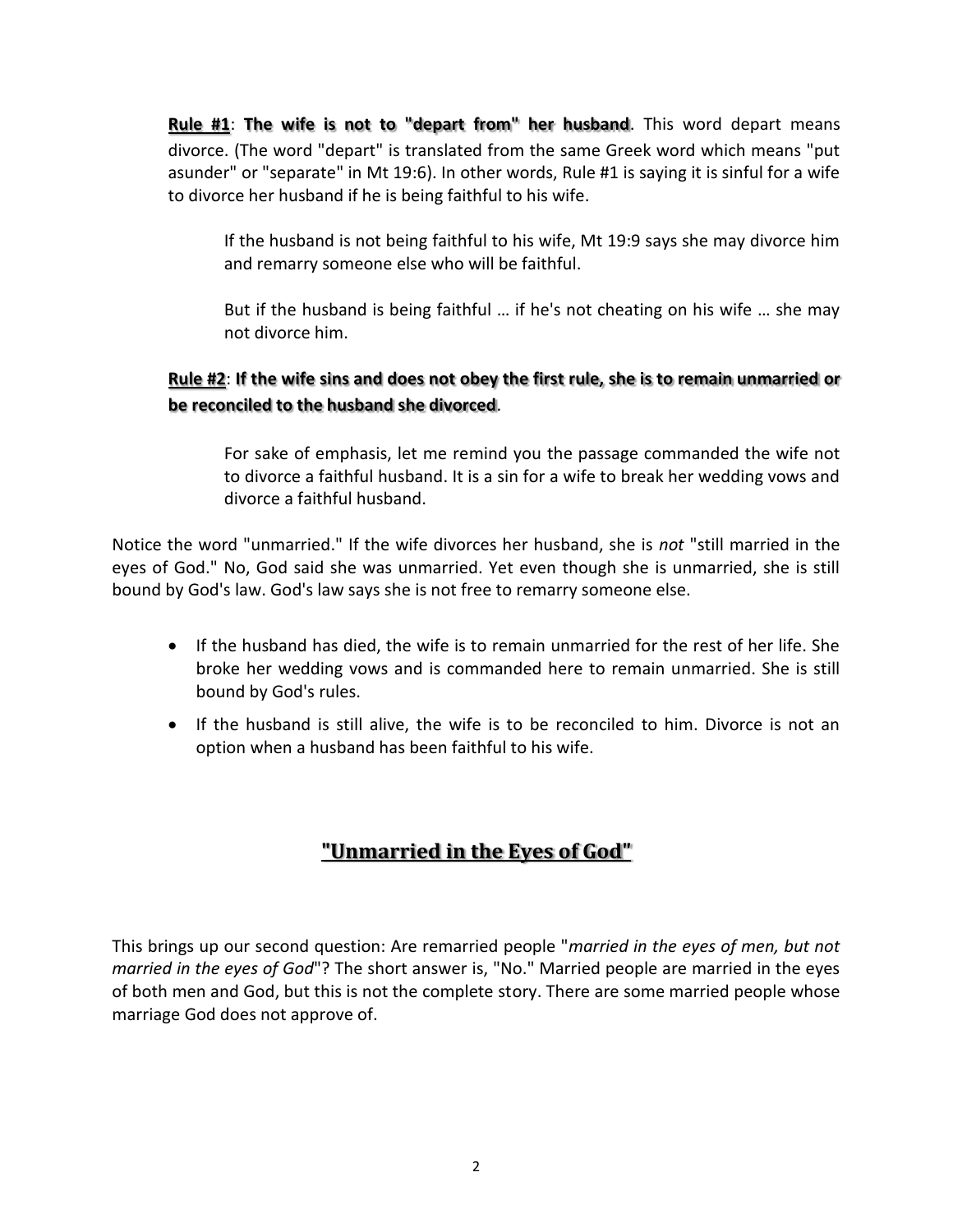#### Mark 6:17-18

<sup>17</sup> ... Herod himself had sent and laid hold of John, and bound him in prison for the sake of Herodias, his brother Philip's wife; for **he had married her**.

<sup>18</sup> For John had said to Herod, "It is not lawful for you to have your brother's wife."

Notice here that, although Herod should not have stolen his brother's wife away from his brother, the scripture plainly says Herod had "*married*" Herodias. They were married, but God did not approve of this marriage.

In Ezra 10 the Jewish people married heathens from other nations. This was against the Law of Moses (cf. Dt 7:1-4). Even though these Jews married heathens, their marriages were not approved by God.

## **Why This Matters**

Why does all of this matter? It matters for two reasons.

**Reason #1**: **Some people play a waiting game**. A wife will divorce her faithful husband and think, "We're still married in the eyes of God. When he commits adultery, I'll then divorce him for adultery and I can then marry another."

This waiting game is wrong.

- First, the scripture says she became "unmarried" when she divorced her husband. An unmarried woman may not divorce anyone because an unmarried woman is unmarried by definition.
- Second, the wife was commanded not to divorce the faithful husband to begin with.
- Third, when she divorced the husband she is told she must be reconciled to him. She is not told she may wait till he commits sexual sin and then be free to marry someone else.

**Reason #2**: **Divorced couples may not have sex with one another until they are reconciled**. Since divorced people are "unmarried," they may not start dating again and assume that they are really "still married in the eyes of God," and go to bed and have sex with one another on their dates. They must first become married again by becoming legally married once again.